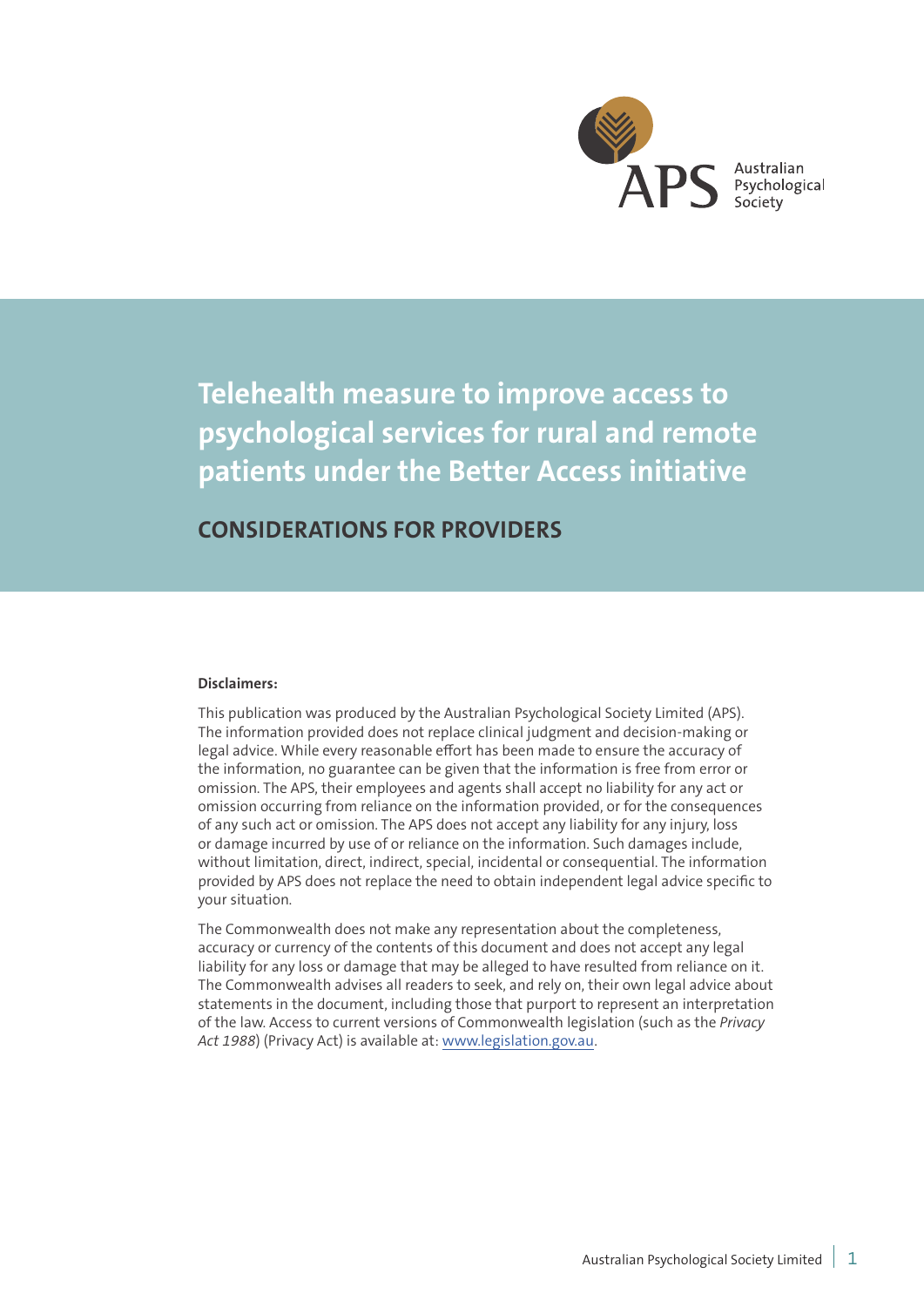**CONSIDERATIONS FOR PROVIDERS**

## **Introductory remarks**

This resource provides best practice information and operational advice to allied health professionals eligible to provide psychological services via telehealth under the 'Better Access to Psychiatrists, Psychologists and General Practitioners' (Better Access) initiative to people in rural, remote and very remote Australia. Further information on this initiative is available from: www.health.gov.au/mentalhealth-betteraccess

The material in this resource is organised into issues that need to be considered in relation to:

- Clients
- Clinical practice
- Organisational matters.

## **1. Client considerations**

### **1.1 Privacy and security**

All providers of psychological services are responsible for avoiding undue invasion of privacy in the collection of information from clients and safeguarding the confidentiality of the information that is obtained during the provision of a psychological service. When delivering services via telehealth, there are specific issues that require consideration pertaining to the use of technology and cross-jurisdictional requirements.

## **1.1.1 Understand the applicable legal requirements, including cross-jurisdictional differences**

All private practitioners are subject to the Privacy Act (see www.legislation.gov.au) that establishes the law in relation to the collection, storage and dissemination of personal information in Australia. Australian Privacy Principle (APP) number 11 pertains to the security of personal information and the requirement to take "reasonable steps" to secure personal information. The Office of the Australian Information Commissioner (OAIC) Guide to Securing Personal Information provides a useful list of relevant questions for understanding what reasonable steps you may need to take to ensure

the security of personal information. In relation to telehealth, practitioners will need to take *reasonable steps* to secure information that is in the electronic environment. In this environment, providers will need to consider protecting against potential interference or breach of privacy if a telehealth session is 'hacked' or a recorded session is lost or stolen. The next section sets out principles for security in this environment.

Providers offering psychological services to interstate clients must also adhere to the privacy laws that apply in the jurisdiction where the service is being received. For instance, providing telehealth psychological services from Victoria to a client in Western Australia requires the provider to ensure they comply with the privacy and health records laws in each state, as well as the Privacy Act.

Providers will also need to consider other relevant state/territory laws such as local mental health legislation and laws pertaining to the mandatory reporting requirements in relation to suspected child abuse and neglect. For example, the Victorian mandatory reporting requirements currently differ to those in the Northern Territory and this will be relevant for the provision of a telehealth session from Victoria to a client in the Northern Territory.

In summary, before providing a telehealth service, providers should ensure they have an understanding of any privacy laws and other legal requirements that differ between the jurisdictions in which they are providing services to clients. It may be necessary to seek legal guidance to clarify any cross-jurisdictional responsibilities.

## **1.1.2 Secure electronic information**

In a telehealth service, the flow of information between the provider and the client will be in the form of electronic communications. According to the Privacy Act (see www.legislation.gov.au), providers must take reasonable steps to protect personal information from misuse, interference and loss, as well as unauthorised access, modification or disclosure. Providers should also be aware that clients will need to be informed

<sup>&</sup>lt;sup>1</sup>This resource uses the term 'telehealth' as used by the Australian Government Department of Health in their documentation pertaining to the new Better Access telehealth item numbers. In the context of the MBS initiative, telehealth refers to services delivered to people via videoconference that utilises both a visual and audio link.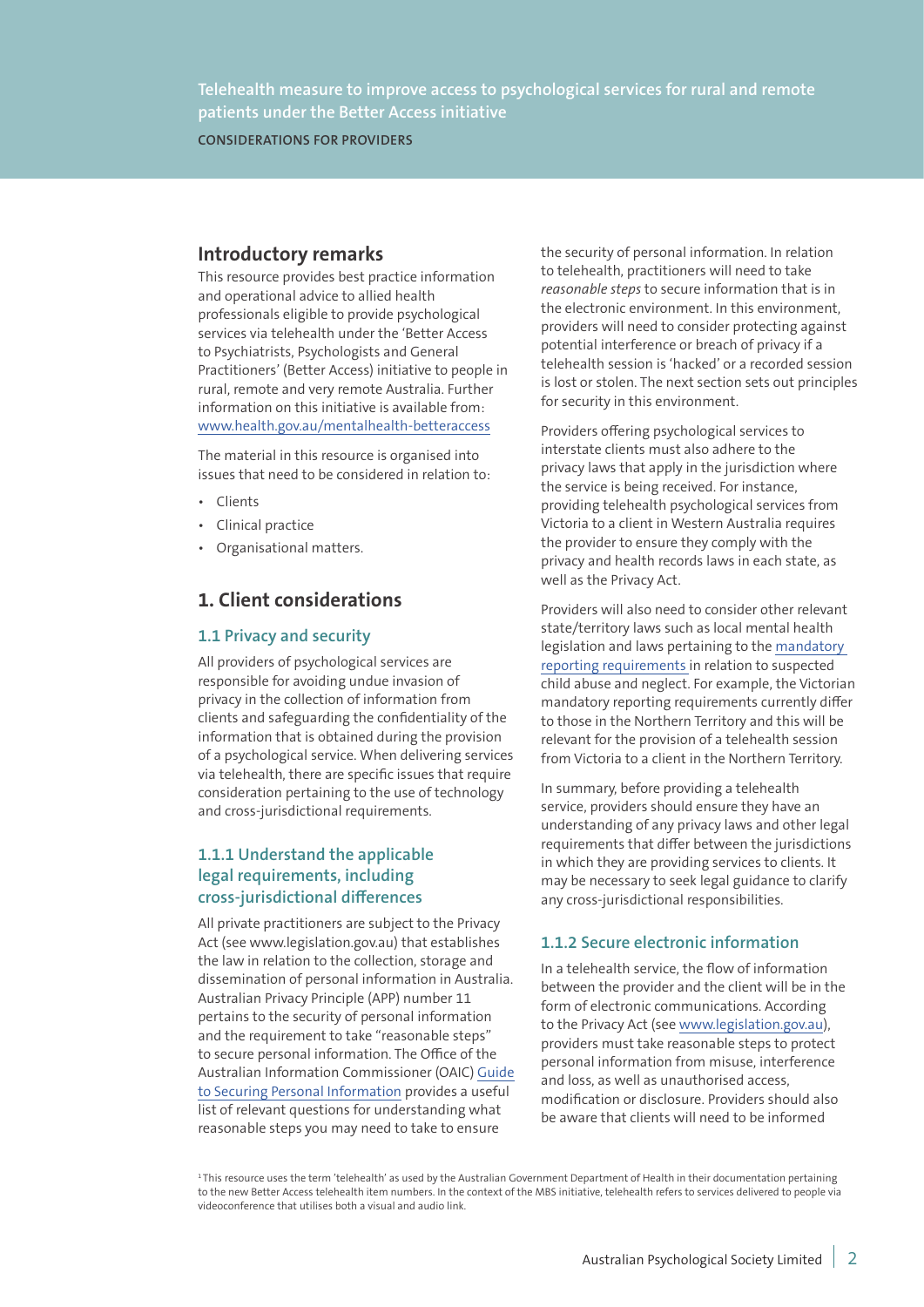**CONSIDERATIONS FOR PROVIDERS**

of privacy and security issues associated with electronic communication and this should become part of the informed consent process.

Below are some suggested steps that could be taken to secure electronically-held information:

a) Implement security measures to secure electronically-held personal information The Australian Cyber Security Centre (ACSC) website www.acsc.gov.au provides information about cybersecurity strategies. Some examples include:

- Keep security software up to date (i.e., software for firewalls, intrusion detection, anti-virus programs and encryption).
- Allocate permissions for staff access to electronically-held personal information.
- Maintain off-site backups.
- Avoid connecting to freely available wi-fi networks if the computer or device (e.g., mobile phone, IPad) contains confidential information, as these networks are vulnerable to interception.
- Require automatic virus scanning on all USBs attempting to connect to your practice computers.
- Use separate devices (e.g., mobile phones, iPads) for business and personal use.
- Encrypt personal data, particularly if using a portable device. There are commercially available data encryption applications.
- Consider measures to secure access to personal information such as two-factor authentication and enforcing frequent password changes for all users (e.g., every 3 months).
- Dispose of devices on which telehealth data is stored by having the data backed up and removed from the device in a secure manner (i.e., some device re-sets do not securely remove all data stored and special data erasing is required).

### b) Engage an information technology (IT) consultant to implement and annually review IT security

For many providers, telehealth will be a new method of delivering psychological services. Providers need to understand the limits to their technical knowledge and address these limits prior to providing services. This is important for both security and privacy and also to ensure the quality

and safe delivery of the psychological service. If you require additional technical advice, consider obtaining expert guidance to ensure you protect clients from privacy issues that may arise while delivering videoconferencing services and also for data security and protection. IT experts could provide guidance on setting up the appropriate computer security protections and conduct an annual review and update of data security, where required. If providers engage a consultant, they should take steps to limit or minimise the consultant's access to private information, such as encrypting confidential files and requiring a nondisclosure contract.

### c) Work with clients to protect their own privacy Clients will have varying levels of technical knowledge and skills and it is important that providers assess the client's understanding about how to use videoconferencing software and

also whether they are able to protect against unauthorised access to their private information.

Providers can also ensure that clients understand their role in protecting their information when using technology. For instance, clients may need support and prompting about privacy measures such as accessing the service from a private room, informing clients about using a private rather than a shared/work email address, and protecting any psychological information contained in digital format (such as homework and videos of sessions).

For some clients, it may be helpful to direct them to information about how they can protect their own privacy while using technology. For example, you could refer the client to existing resources such as the Australian Government Attorney-General's Department booklet **"**Protecting yourself online: what everyone needs to know**"** and other cybersecurity resources. These resources both educate clients about how they can protect their privacy online and offer practical ways to improve their online security.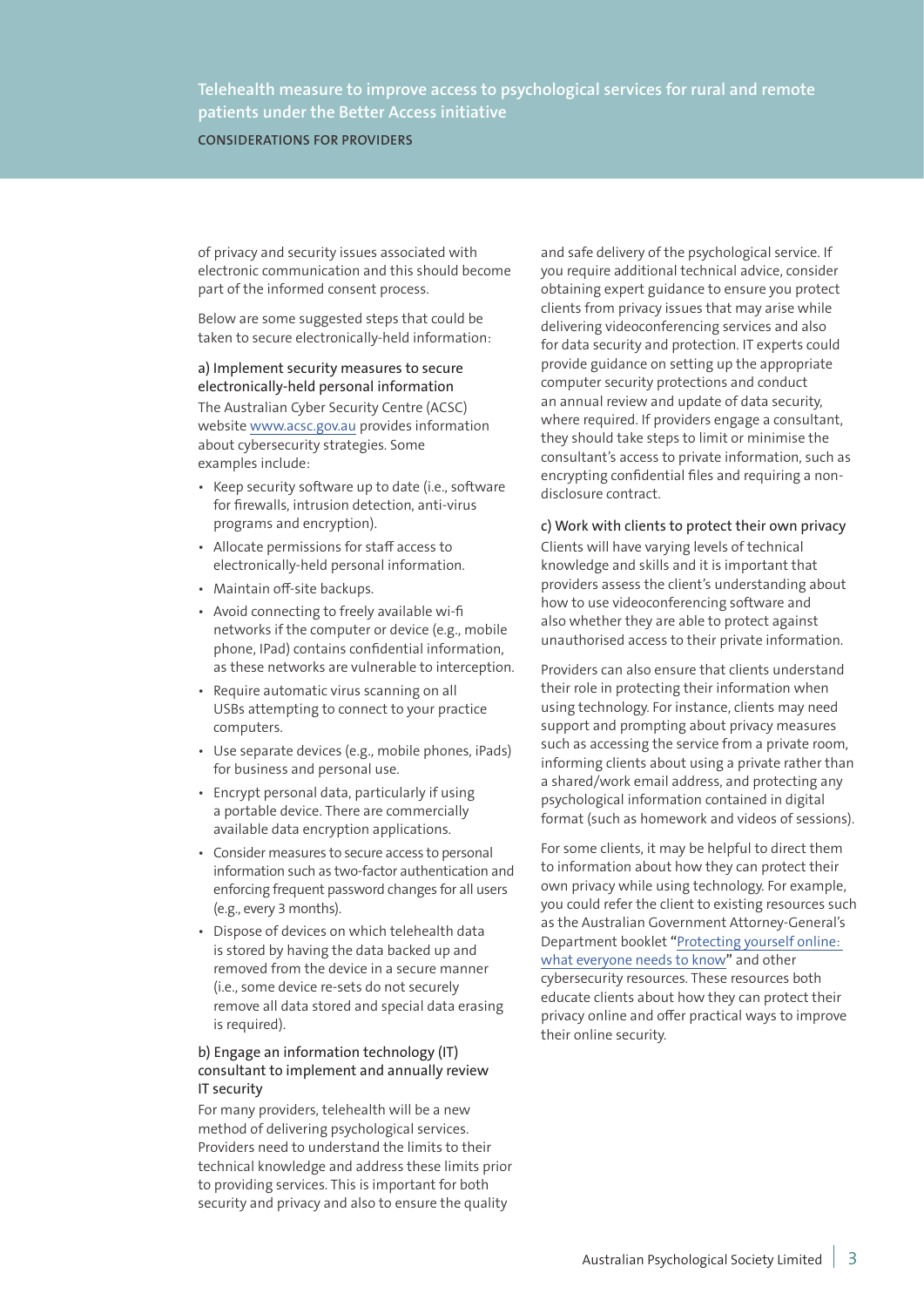**CONSIDERATIONS FOR PROVIDERS**

## **1.2 Client suitability for a telehealth service**

Not all people will be suitable to receive a psychological service using telehealth. There are several factors for providers to consider when assessing a clients' suitability to receive a service via videoconferencing. These include:

- Capacity to access technology
- Form, frequency and degree of symptomatology
- Extent of psychological disturbance/crisis
- Barriers to access the service (i.e., language, physical and visual impairment)
- Quality of social supports
- Risk of harm to self and/or others.

These aspects of the client's presenting problem are factors to assess and consider but they do not necessarily preclude the use of telehealth. Providers should also consider the consequence for clients if they chose not to provide the telehealth service. In some regions, there may be no alternative providers if the psychological service cannot be delivered by telehealth, and the provider might need to consider if they can draw upon additional supports from what local services and supports are available in order to provide a safe service to the client. In such situations, it would also be good practice to engage in consultation with an appropriate expert peer to review the suitability of the client and consider the available options.

Providers should also review client suitability over time. If the client's presentation changes or their circumstances change, they may no longer be a suitable candidate for telehealth. Clients currently receiving psychological services under the Better Access initiative may benefit from accessing telehealth services. Providers will still need to evaluate whether telehealth is an option by considering the client, clinical and organisational factors related to telehealth outlined in this information sheet.

The factors to assess in considering suitability for a telehealth service are discussed below:

### a) Accessibility

Telehealth providers need to consider potential barriers to effective service provision. For instance, the client's capacity to access services may be impacted by technical aspects such as whether the client has the required hardware or devices, a reliable internet connection, technical skills and access to IT support. This may also mean considering if the financial cost to the client for accessing a telehealth service is prohibitive (e.g., hardware, software, data usage).

#### b) Symptomatology

There may be particular client presentations that the provider considers unsuitable for a psychological service via videoconference. This might include clients who present with symptoms that render it unlikely they will be able to commit to a regular non-clinic/technology-based service. For example, some types of psychological treatment services such as behavioural interventions may require the patient to attend a face-to-face service.

A client who presents with a significant psychological disturbance or in crisis may also not be suitable for telehealth unless adequate support can be implemented in the client's location (e.g., more intensive general practitioner (GP) involvement) to support the psychological intervention.

#### c) Risk of harm to self and/or others

A major issue that needs to be considered when assessing a client's suitability for telehealth is the presence of a significant risk of harm to the client and/or to other people. The standard Better Access psychological service is delivered face-to-face and the provider is thus able to respond to any concern about risk of harm to self and/or other while the client is present whereas in a telehealth service, the client may be hundreds of kilometres away from the provider or their actual location may be unknown. This means that the provider will need to give careful consideration to their capacity to provide a safe service if the client presents with a significant risk of harm to self (e.g., suicidal ideation) or potential for harm to others.

The presence of this risk does not preclude the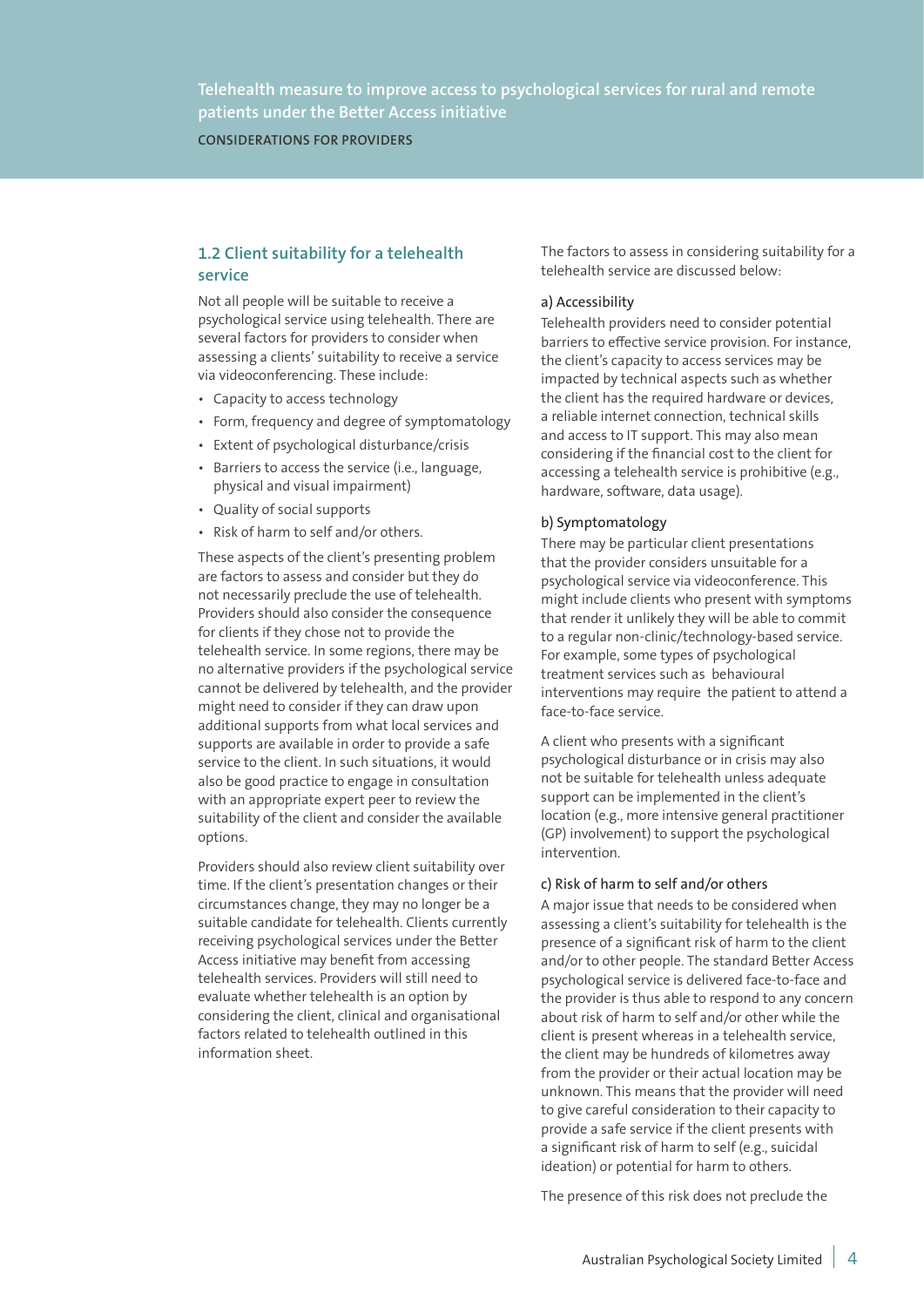**CONSIDERATIONS FOR PROVIDERS**

client from receiving the service. The provider may consider they have sufficient local services in the vicinity of the client to be able to support them despite the geographical distance. The next section discusses risk management and assessment in more detail.

## **1.3 Risk assessment and management**

Risk assessment and management is always an important part of a psychological service. However, in the context of telehealth when the client is not physically present with the service provider, specific strategies need to be put in place to manage the risk.

Risk is assessed by asking the client questions, assessing their mental state, and relying on the therapeutic relationship for eliciting honesty and insight. There may also be collateral information available to assist the provider in their assessment. However, providers should be aware that interactions with a client via videoconference are different to face-to-face interactions. For instance, a videoconference may:

- Limit the provider's ability to undertake a comprehensive mental state examination. For example, subtle non-verbal cues may not be obvious if providers do not have a full image (entire body) of the client in view or where the visual and/or sound quality are poor (time lags and video-audio misalignment), and
- Increase disclosure as clients may be more likely to disclose deep distress and suicidal/homicidal ideation in this environment.

Given the limits to assessing risk, it is critical that providers plan in advance how to minimise risk:

a) Establish a risk contingency plan upon intake At the initial session with the client, providers should consider establishing a contingency plan for managing any risk-related situations that may arise during the course of treatment. The plan could include the following steps:

• Request the contact details for at least two people known to the client. This could include the work/home telephone, email and address for client's next of kin, GP, psychiatrist etc. If the client does not consent to provide identifying information or contact details of people known to them, consider whether the risks are

acceptable and seek supervision, if necessary. If you accept the client, work with the client to develop a reasonable and viable plan if risk does arise.

- Request the client provide their location at the commencement of each telehealth session
- Establish and record the contact details for available crisis services in the clients' local area/s
- Talk to the client about when, how and with whom a crisis plan may be activated
- Establish what will happen if the client does not appropriately participate in or respond to questions about risk, or the internet or mobile connection fails during the assessment and management of risk situations. For example, the provider may need to telephone the client's nominated contact/s or their local GP or clinic.
- Document the plan in the client record.

#### b) Incorporate risk management procedures into the informed consent process

Providers offering telehealth services are encouraged to review their informed consent process and where relevant, ensure it includes explanations about essential risk management strategies such as:

- The purpose of collecting the contact details for the client and at least 2 others
- Managing risk where communication between the provider and the client is delayed
- Requiring the client to provide their location at the commencement of each session
- The need for a contingency plan in case of risk and what and whom it will entail
- The limits to the capacity to manage risk via telehealth
- The limits of confidentiality in delivering psychological services via telehealth.

#### c) Establish procedures for out-of-session communication

When provider-client communication occurs primarily via the internet or mobile connections, clients may believe that they can contact the practitioner outside scheduled hours. For example, a client in crisis may contact the provider using various technologies but these communication attempts may not be promptly responded to by the practitioner because it is outside normal business hours. To avert such communication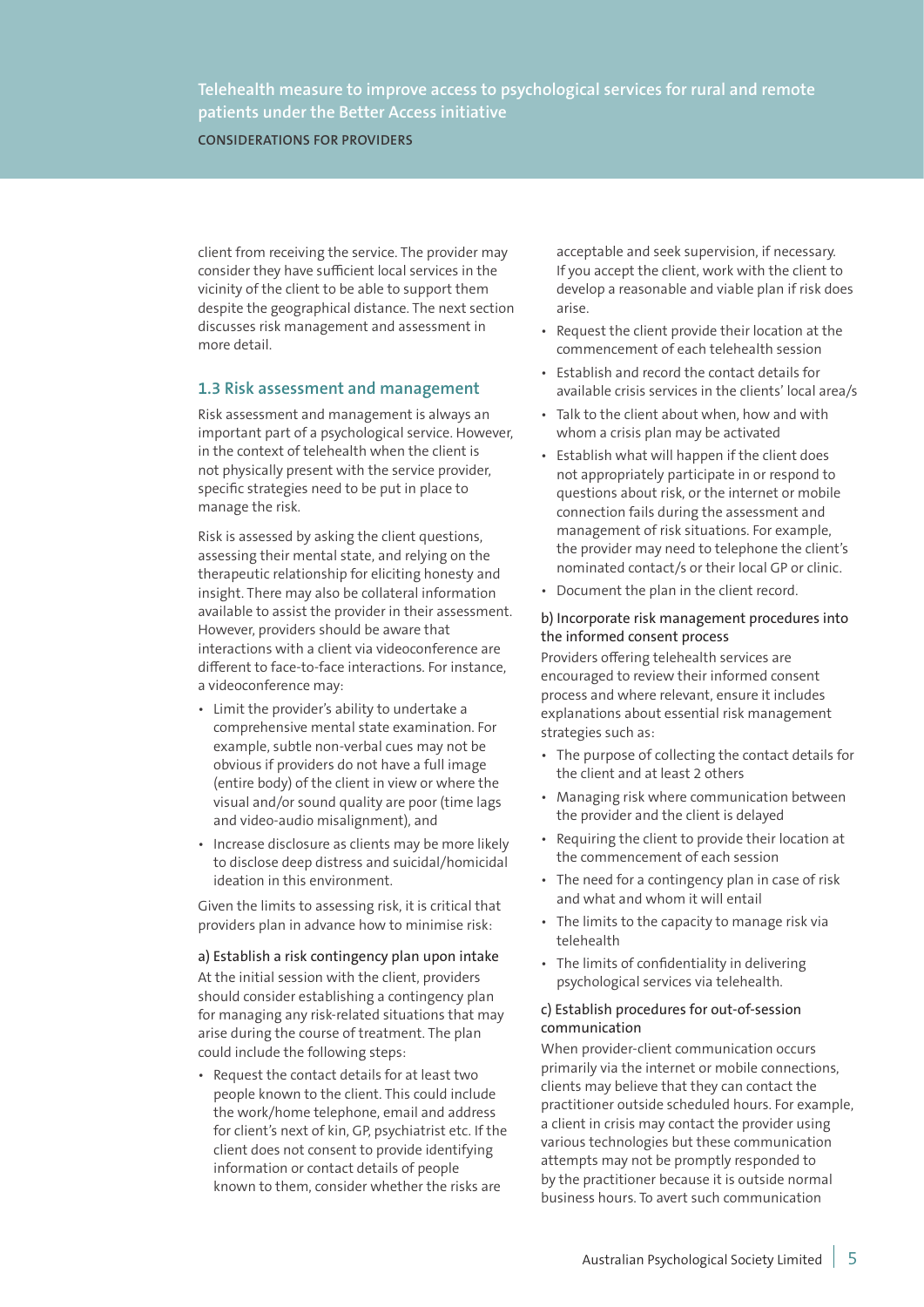**CONSIDERATIONS FOR PROVIDERS**

problems, providers should establish a protocol for communications out of session, including crisis situations. This information should be provided to all clients and should include a clear explanation of any out of session contact with the provider, and the likely speed and frequency of the providers' responses to client communications. Clients should also be guided to alternative resources for crisis management such as local services, telephone crisis lines or online crisis chat services in the case of communication problems.

#### d) Consider how you will terminate a telehealth service

Where the risks cannot be appropriately managed during a telehealth service, it is recommended that providers who decide to terminate services with a client provide the client with an explanation of the need for the termination; take all reasonable steps to safeguard the client's ongoing welfare; and assist the client to locate alternative sources of assistance. Providers must consider their responsibility for the client's wellbeing and continuity of care.

# **2. Clinical practice considerations**

## **2.1 Developing the therapeutic relationship**

The therapeutic relationship underpins all psychological services and consideration must be given to establishing this alliance in the context of electronic communication. In most cases, developing the therapeutic relationship in a telehealth service is comparable to face-toface delivery, particularly when the provider is aware of what adjustments they can make to facilitate the therapeutic alliance with the client. Providers of psychological services can improve the capacity for a healthy and strong therapeutic alliance by considering the following adjustments to their practice when delivering a service via videoconference:

### a) Be aware of the effectiveness of teleconferencing services

Research has shown that the quality of the therapeutic alliance using telehealth is comparable to face-to-face. However, there is also some evidence to suggest that providers may hold the belief that therapy conducted via telehealth will be less effective than face-to-face therapy and such beliefs can impact upon the therapeutic relationship. Providers can actively increase their awareness about the effectiveness of telehealth as a mode of delivering psychological services by engaging in professional development opportunities.

#### b) Make adjustments to the expression of empathy

A key determinant of a therapeutic relationship is the level of empathy displayed by the provider. Empathy can predict outcomes regardless of the modality, delivery mode, treatment format and severity of the clients presenting problem. Making adjustments to the way empathy is conveyed may compensate for factors such as delayed sound, reduced eye contact (i.e., looking at the screen instead of the camera), and the ability to respond in a physical manner (e.g., handing the client a box of tissues). Adjustments can include:

• Emphasising verbal and non-verbal gestures.

Research suggests that developing rapport with a client when delivering psychological services via teleconferencing requires providers to alter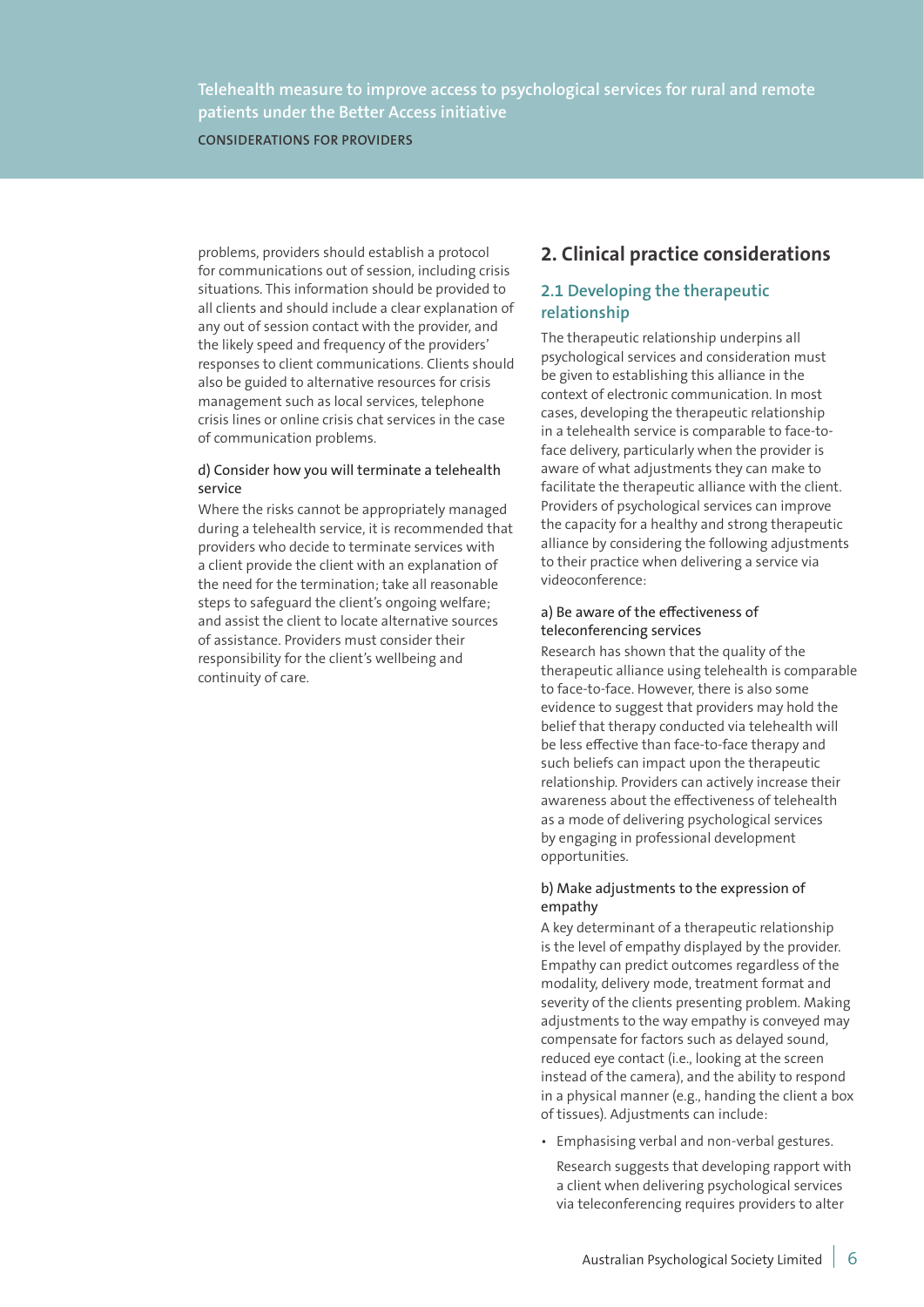**CONSIDERATIONS FOR PROVIDERS**

their communication style. Teleconferencing generally limits the amount of non-verbal information exchanged between the provider and the client. As a result, providers will need to emphasise both verbal (e.g., expressions of unconditional positive regard, acceptance and caring) and non-verbal gestures to facilitate rapport building. Skills that may need to be used more often include active listening, taking turns, paraphrasing, using shorter sentences, as well as slowing down the interaction and paying more attention to social cues and emotional expressions. Providers will also need to be more overt and deliberate with their non-verbal communications (e.g., inflection, tone, gestures and mannerisms) compared with what is typical during face-to-face sessions.

- More frequently clarifying the meaning of clients' facial expressions and body language.
- Approaching the session with friendliness and warmth.

Compared with clients of face-to-face services, clients in a telehealth session are generally more sensitive to the level of friendliness and warmth expressed by the provider. Providers who adjust their communication style to convey a friendly and warm approach will assist their clients to feel comfortable and at ease with the videoconference environment.

• Checking with the client about their experience of the therapeutic alliance.

It can be helpful to check in with the client about their experience of the therapeutic alliance/bond and/or use validated measures to gauge the quality of the alliance.

#### c) Be clear about the purpose, goals and limitations of treatment

The therapeutic alliance is enhanced when, in addition to developing a therapeutic bond/ attachment, the client and therapist are clear about the goals for treatment. Providers can enhance the therapeutic relationship by clarifying the purpose of therapy, the goals for treatment and agreeing on the tasks required to achieve the desired outcomes. Such discussions are standard practice at the beginning of any psychological intervention, but in a telehealth service is it important that the discussion also focuses on the client's expectations for treatment delivered via

videoconference. Providers should also be open with clients about the benefits and limitations of telehealth and work with the client to overcome any limitations. Providers are encouraged to regularly check-in with the client to review how the telehealth modality is working for them.

#### d) Optimising both client and provider visual and audio experience

There are a number of considerations (e.g., camera position) when setting up videoconferencing technology that impact on the experience for both the client and the provider. These considerations can impact on the amount of information communicated and received by both parties to the session. For example, positioning the camera only on the client's face limits the capacity of the provider to gather non-verbal cues. It is important that providers consider these factors when setting up the teleconference session so they can advise the client to make appropriate adjustments. Some aspects found to enhance the videoconferencing experience include:

- Adequate eye-contact with the client established by:
	- Ensuring the provider and client are seated squarely in front of the camera lens
	- The provider adjusting their view of the client and assisting the client to adjust their view of the provider so that you can both see each other's face clearly
	- The provider regularly alternating their gaze between the monitor and the lens of the camera when speaking and/or listening
	- Limiting the taking of written notes as this averts the provider's gaze
	- Removing any accessories or obstacles that obscure visibility of facial expressions
- Good lighting at both the client and the provider end
- Privacy (no interruptions) at both the client and the provider end
- Maintaining a video link throughout the session even if during times of discomfort, some clients wish to switch the camera off or engage in more subtle behaviours such as moving out of the view of the camera.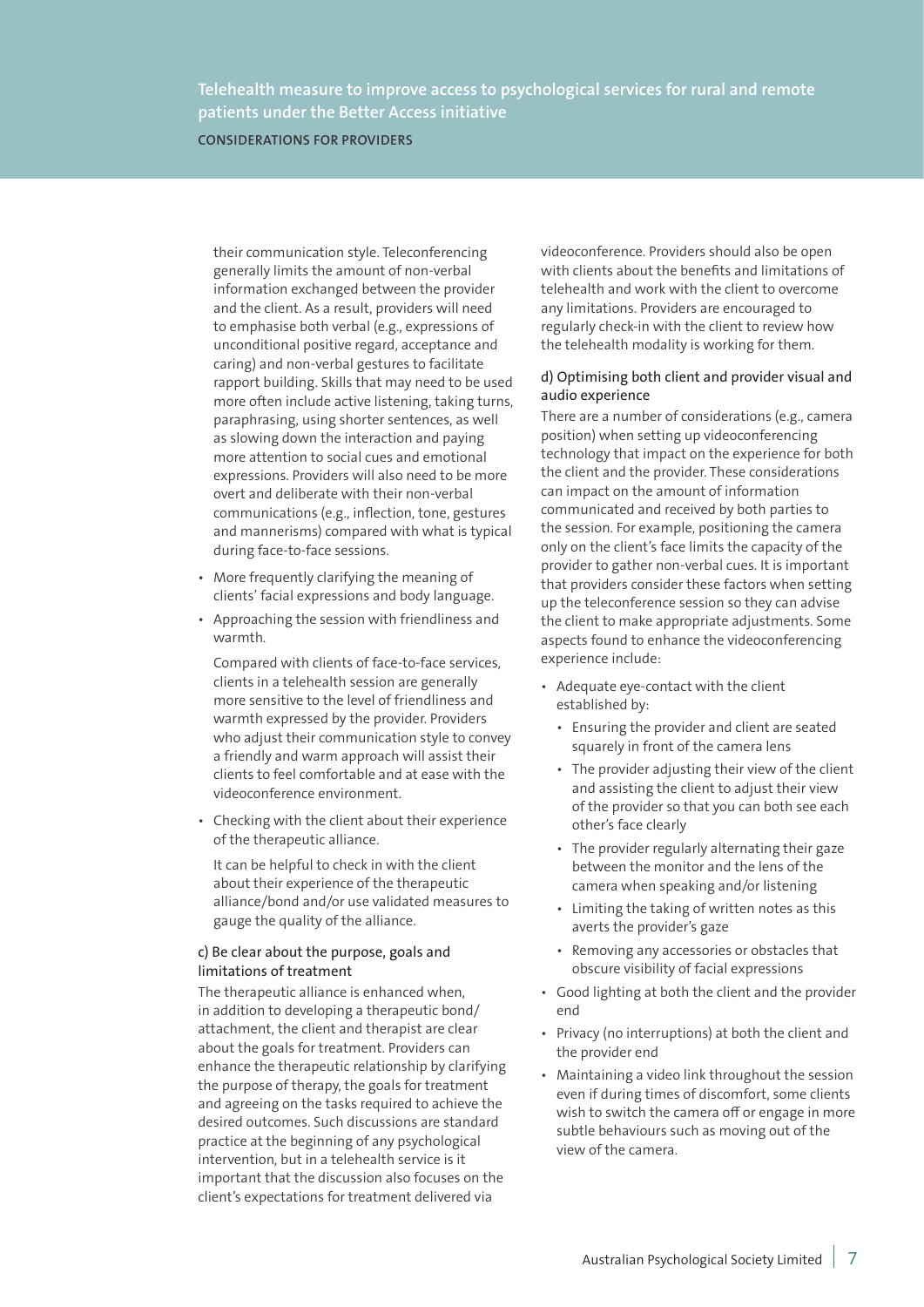**CONSIDERATIONS FOR PROVIDERS**

### **2.2 Developing cultural competence**

Providers delivering any psychological service must work within the boundaries of their competence. Cultural competency is the ability of providers to effectively deliver services tailored to meet the social, cultural and linguistic needs of a client. For providers delivering services under the Better Access telehealth initiative, this will include cultural competency to work with people who live in rural, remote and very remote Australia, and particularly with Aboriginal and Torres Strait Islander people. Providers will need to reflect on their competence to work with these cultural groups.

#### a) Working with Aboriginal and Torres Strait Islander Peoples

It is likely that some clients seeking psychological services under the Better Access telehealth initiative will be Aboriginal and/or Torres Strait Islander people. Providers will therefore need to reflect on how they will identify if a client is Aboriginal and/or Torres Strait Islander. It is not appropriate to rely on observing the patient's physical features at a face-to-face or telehealth session; the only effective and accurate way to identify someone of Aboriginal and/or Torres Strait Islander origin is to ask "Are you of Aboriginal and/ or Torres Strait Islander origin?" Providers should consider including this question in the information they collect on all clients at intake.

Aboriginal and Torres Strait Islander people hold a holistic view of health that informs their social and emotional wellbeing approach to mental health. This approach incorporates body, mind and emotions, family and kinship, community, culture, country, and spirituality; the connection between land and cultural identity is viewed as central to wellbeing. The mental health of Aboriginal and Torres Strait Islander peoples is directly related to the disruption of cultural wellbeing and intergenerational experience of trauma and loss, and the continued exposure to racism, stigma and social disadvantage.

Acknowledging the centrality of self-determination, the varied cultures among Indigenous groupings, and the importance of kinship are critical to working effectively with Aboriginal and Torres Strait Islander peoples. Delivering a service that is culturally inappropriate has the potential to do more harm than good. Providers must therefore

give careful consideration to whether or not they possess the adequate skills, knowledge and expertise to deliver a culturally appropriate service. For providers seeking to develop greater cultural competence, an invaluable resource is: P. Dudgeon, H. Milroy & R. Walker (2014). Working Together: Aboriginal and Torres Strait Islander Mental Health and Wellbeing Principles and Practice, Commonwealth of Australia. The Australian Indigenous Psychologist Association (AIPA) provides cultural competence workshops for mental health workers. Useful information can also be obtained on the Healing Foundation website and in the Australian government's National Strategic Framework for Aboriginal and Torres Strait Islander Peoples' Mental Health and Social and Emotional Wellbeing 2017-2023. Providers might also consider seeking the services of a cultural mentor when working with Aboriginal and Torres Strait Islander clients and seeking expert supervision.

#### b) Working with people from rural, remote and very remote locations

People in rural and remote Australia face unique stressors compared with Australians living in major cities and regional centres. For instance, there may be increased financial stress, uncontrollable environmental stressors, lower employment levels, greater educational barriers, transport and communication challenges, and limited access to a range of services. People living in these areas experience higher rates of risk taking behaviours, higher rates of smoking, less physical activity, poorer physical and mental health, and higher suicide rates than their more urban counterparts. They may also have had very limited experience with mental health services.

The communities included in Modified Monash Model regions four to seven that are eligible for telehealth psychological services vary widely and include mining communities, isolated coastal locations, remote pastoral stations and smaller farming communities. While stoicism and social connectedness are often seen as a key characteristic of people living in rural Australia, it is important to acknowledge that there is no one rural culture. For example, the lifestyle, norms and values of people who live on remote pastoral stations are very different from those of people who live in remote mining communities. Providers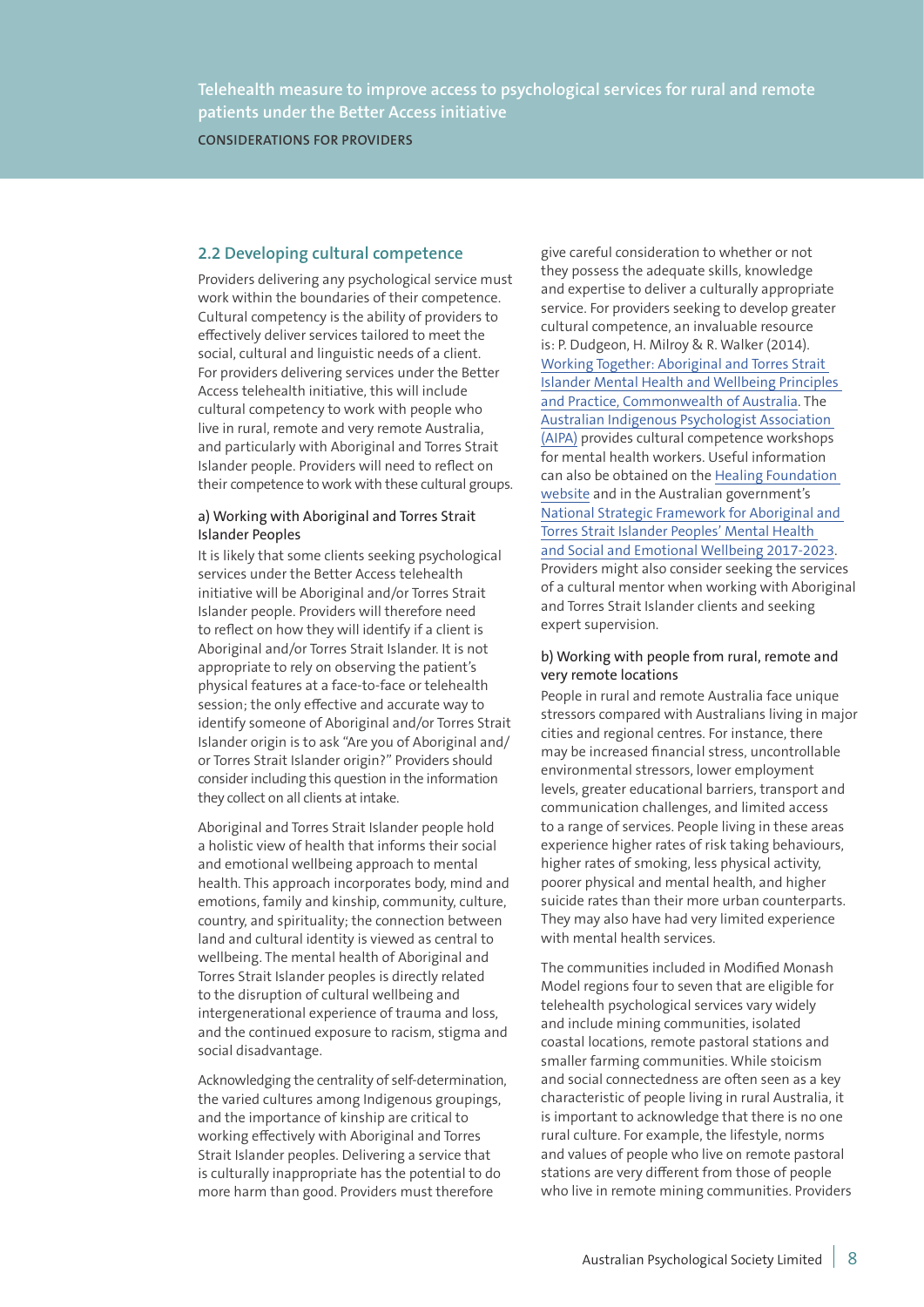**CONSIDERATIONS FOR PROVIDERS**

who are not familiar with rural cultures may need to consider how they can enhance their capacity to effectively engage with rural clients, many of whom may have limited experienced with mental health providers.

Providers interested in learning more about rural and remote service delivery could contact the Centre for Remote Health in Alice Springs, the National Rural Health Alliance, or the Centre for Rural and Remote Mental Health.

## **3. Organisational/practice considerations**

## **3.1 Practice policies and procedures**

As set out in sections 2 and 3 above, there are a number of adjustments to practice policies and procedures that are required to meet the regulatory, professional and ethical requirements pertaining to the delivery of a psychological service via telehealth. It is good practice to:

#### a) Make adjustments to your privacy statement

Given the telehealth modality, privacy statements need to include specific provisions for videoconferencing services and any other electronic communications with clients (e.g., email). See Appendix A for an example. Providers need to update (and periodically review) practice privacy policies and procedures to ensure they adequately address the management, storage and disposal of information gathered during telehealth consultations, including data security measures.

#### b) Make adjustments to the informed consent process

Providers need to include provisions in their informed consent process that address any limits to privacy associated with electronicallyheld health information and other regulatory requirements. The process should address:

- Any Medicare reporting requirements
- The limitations to confidentiality that arise when communicating electronically
- The contribution of the client to protecting their own privacy
- The need for written consent to use email communication for such things as invoices, homework or assessments. This should include an agreement about the subject line of the email(s) and the password protection of attachments
- Steps to manage risk
- Payment arrangements when not face-to-face
- Client responsibility for costs incurred in own software, hardware and data usage
- Arrangement for interruptions (i.e., drop-outs) during the teleconferencing session.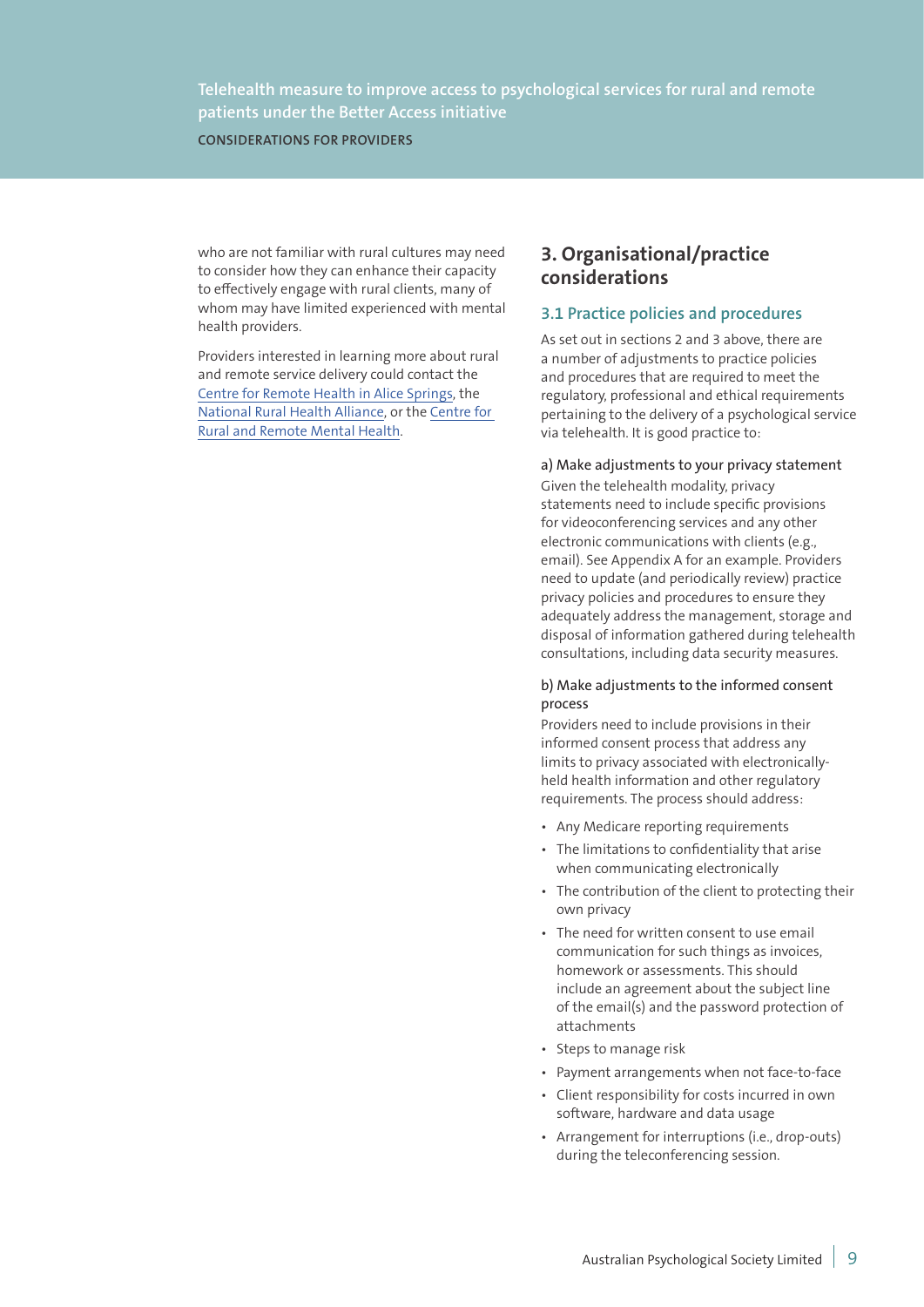**CONSIDERATIONS FOR PROVIDERS**

### c) Train all staff in the use of policies and procedures related to telehealth

Existing staff will require training in policies and procedures related to telehealth including protocols, information sheets and consent forms and include this training in the orientation of all new practice staff. Staff may also need training in the appropriate use of the chosen videoconference technology and the delivery of psychological services via telehealth modalities. Staff should be informed that some technologies have active location services and providers may need to switch this function off to ensure their own personal privacy and safety.

#### d) Record keeping

As with all psychological services, the provider must take adequate records of telehealth sessions and securely store them according to legislative requirements. Record keeping for a telehealth service is likely to be no different from in a face-toface service though providers need to be aware of the impact of note taking (looking down) during a videoconference that already has reduced visual cues. It may be helpful for providers to explain to clients the need to keep notes and that they may have to look down at times during the videoconference session.

Some technologies have the capacity to electronically record the session. Providers need to carefully consider how they will securely store an electronic recording in a manner consistent with legislative requirements.

Providers are recommended to include a statement in their information statement/consent process to indicate that clients should not record the telehealth session.

## **3.2 Preparing the telehealth environment**

Practice owners should give consideration to the setting in which the videoconference session occurs in order to ensure it is appropriate for a clinical service. This could include preparing the environment for the practitioner to ensure:

- The technology and all associated equipment is set up and in functioning order prior to a session commencing
- The room is free from possible distractions, interferences or interruptions to the session and

the practitioner and the client have planned what to do if there is an interruption

- The room has good lighting to enable the client and the practitioner to have clear vision of each other
- The room that is visible to the client is professional in appearance.

Practitioners should also discuss with their client the importance of the client ensuring personal privacy by considering the environment at the client-end. This might include explaining to the client that they:

- Choose an environment for the telehealth consultation where they are not likely to be distracted or interrupted. Clients who are not familiar with psychological interventions should be informed that it is important to avoid having children or other people requiring their attention during the consultation, to turn off phones or other devices, and to choose a location that has minimal noise disturbance
- Choose an environment where the conversation with the provider cannot be overheard by others
- Choose an environment that has good lighting so they will have clear vision of the provider
- Consider the background in the location they have chosen because it may be visible to the provider
- Plan together how to handle any situation where they are interrupted
- Might like to plan for some brief quiet time after the session before they return to their usual tasks.

If the client is a child or young person, providers may need to consider the potential presence of adults/parents/carers and how the child's privacy is to be managed at the client end. This may require a discussion with the young person and their parent/ carer during the initial session.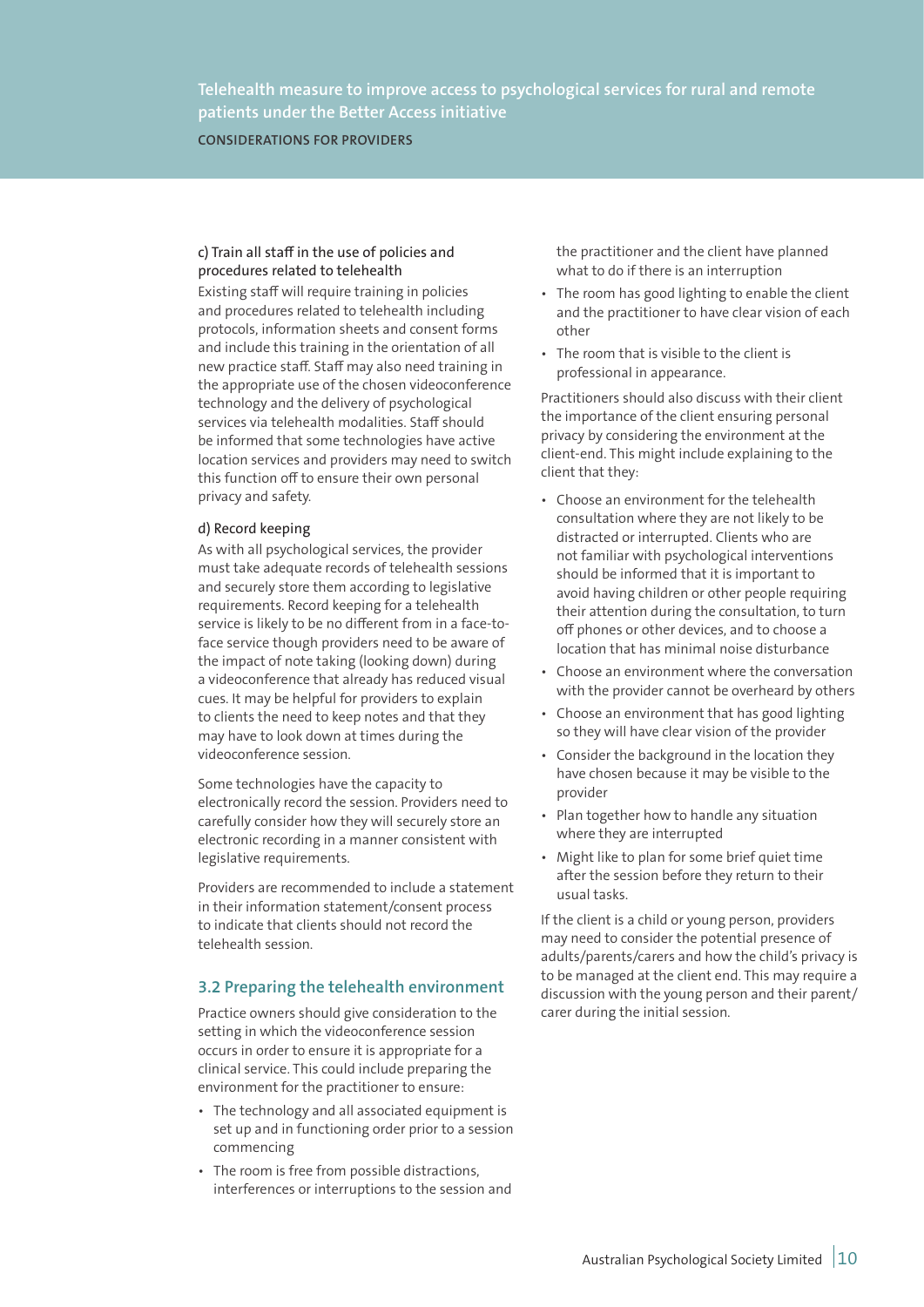**CONSIDERATIONS FOR PROVIDERS**

## **4. Reference list**

Antonacci, D.J., Bloch, R.M., Saeed, S.A., Yildirim, Y. and Talley, J. (2008). Empirical evidence on the use and effectiveness of telepsychiatry via videoconferencing: implications for forensic and correctional psychiatry. *Behavioural Sciences & the Law, 26*, 253-269. doi: 10.1002/bsl.812.

Bradford, N.K., Caffery, L.J. and Smith, A.C. (2016). Telehealth services in rural and remote Australia: A systematic review of models of care and factors influencing success and sustainability. *Rural and Remote Health, 16*, 42-68.

Caffery, L. J. et al. (2017). Outcomes of Using Telehealth for the Provision of Healthcare to Aboriginal and Torres Strait Islander People: A Systematic Review. *Australian and New Zealand Journal of Public Health 41*(1), 48–53.

Caffery, L. J., Bradford, N. K., Wickramasinghe, S. I., Hayman, N. and Smith, A. C. (2017). Outcomes of using telehealth for the provision of healthcare to Aboriginal and Torres Strait Islander people: a systematic review. *Australian and New Zealand Journal of Public Health, 41*, 48–53. doi:10.1111/1753-6405.12600.

Fatehi, F., Armfield, N.R., Dimitrijevic, M. and Gray, L.C. (2015). Technical aspects of clinical videoconferencing: A large scale review of the literature. *Journal of Telemedicine and Telecare, 21*, 160-166. doi: 10.1177/1357633X15571999.

Fatehi, F., Armfield, N.R., Dimitrijevic, M. and Gray, L.C.. (2014). Clinical applications of videoconferencing: a scoping review of the literature for the period 2002–2012. *Journal of Telemedicine and Telecare, 20,* 377 – 383. doi: 10.1177/1357633X14552385

Fraser, S., Mackean, T., Grant, J., Hunter, K., Towers, K. and Ivers, R. (2017). Use of telehealth for health care of Indigenous peoples with chronic conditions: a systematic review. *Rural and Remote Health, 17*. doi: 10.22605/RRH4205.

Pesämaa, L., Ebeling, H., Kuusimäki, M., Winblad, I., Isohanni, M. and Moilanen, I. (2016). Videoconferencing in child and adolescent telepsychiatry: a systematic review of the literature. *Journal of Telemedicine and Telecare, 10*, 187 – 192. doi: 10.1258/1357633041424458.

Shore, J.H. (2013). Telepsychiatry: videoconferencing in the delivery of psychiatric care. *American Journal of Psychiatry, 170*, 256-262. doi: 10.1176/appi.ajp.2012.12081064.

Simpson, S.G and Reid, C.L. (2014). Therapeutic alliance in videoconferencing psychotherapy: a review. *Australian Journal of Rural Health, 22*, 280-299. doi: 10.1111/ajr.12149.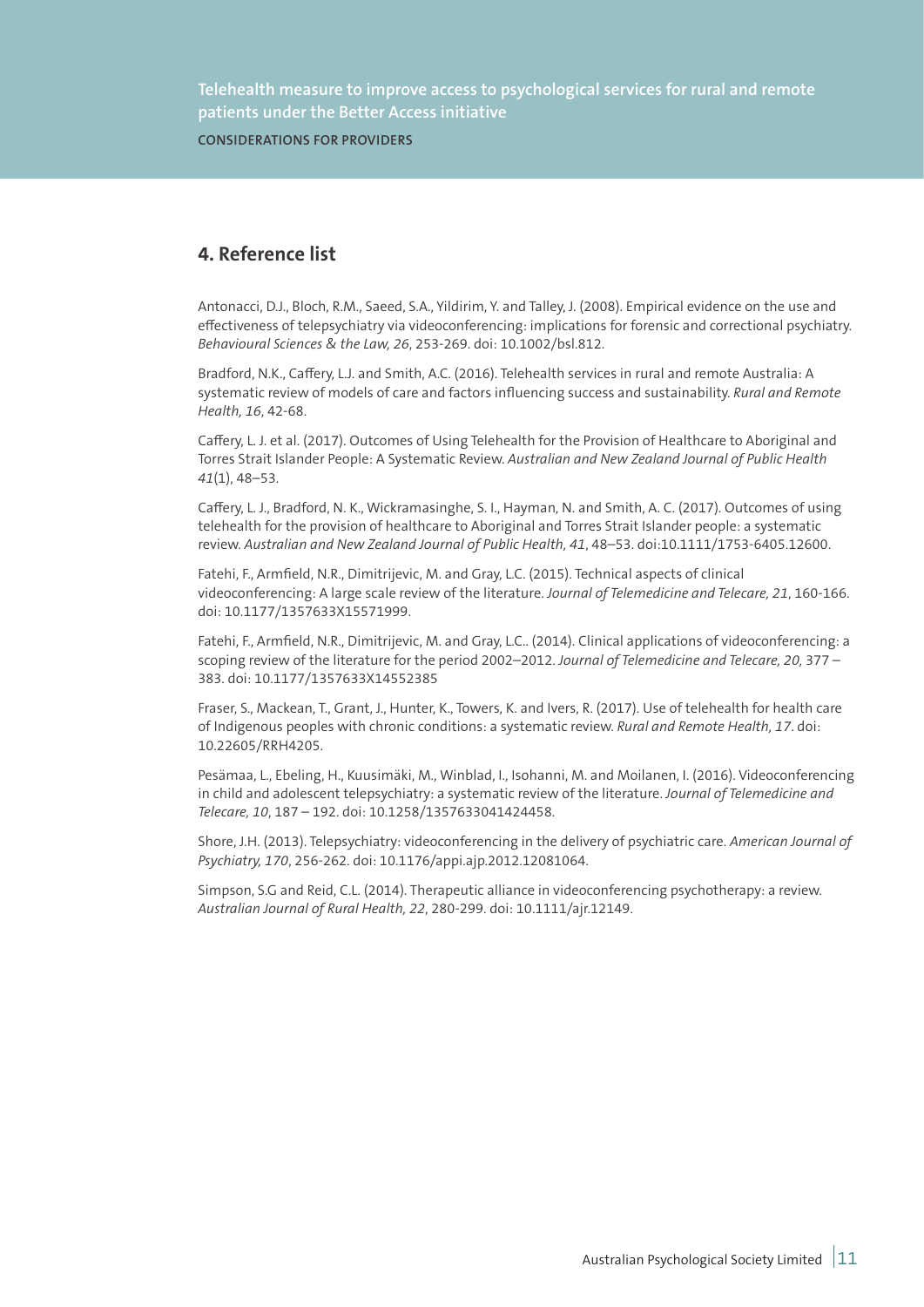**CONSIDERATIONS FOR PROVIDERS**

# **CHECKLIST**

**For providers considering delivering psychological services via telehealth under the Better Access initiative**

- Are you aware of the factors that might render a client not suitable for telehealth?
- Have you developed a plain English information sheet to support your consent process?
- Are your consent processes adequate for the online environment? For example, are clients informed of any risks to privacy related to your choice of technology?
- Do your consent processes inform the client that they may need to attend face-to-face services in order to obtain an effective treatment?
- Does your privacy statement need updating in relation to the online environment?
	- What information and assistance do you need to develop for clients to assist them to address their personal online security and privacy? For example, do they know to ensure they are in a private space when they are speaking to you online? Does your consent process ensure clients' acknowledge it is their responsibility to ensure a private environment at their end when they engage in the session?
- Have you developed policies and procedures for managing risk of harm to self and/or others when your client is not face-to-face?
- Have you developed procedures on what to do if the service drops-out during a consultation and have you a mechanism for ensuring clients are aware of these procedures?
- How will you securely exchange documents with the client (e.g., exchange of homework)?
- Will you record sessions? If so, does the technology meet the requirements for storage of health information? Have you included this information in your consent process?
- Have you determined how you will securely collect payment from clients who are not face-to-face? Is your process compliant with Medicare requirements?
- Will you provide services to clients in other jurisdictions? Are you aware of the legal requirements of the State/Territory in which you deliver services?
- Have you considered what procedures you will use to identify if a client is Aboriginal or Torres Strait Islander? Have you reflected on how you can provide a culturally competent service to these clients? Do you have access to a cultural mentor? Do you need additional training?
- Are you competent to use the chosen technology in the clinical setting? How will you assist clients to acquire and use the technology?
- Are you confident in your ability to develop a therapeutic relationship with a client in an online environment where there are limited visual cues and synchronicity issues requiring adjustment to communication styles? Do you need to consider further training?